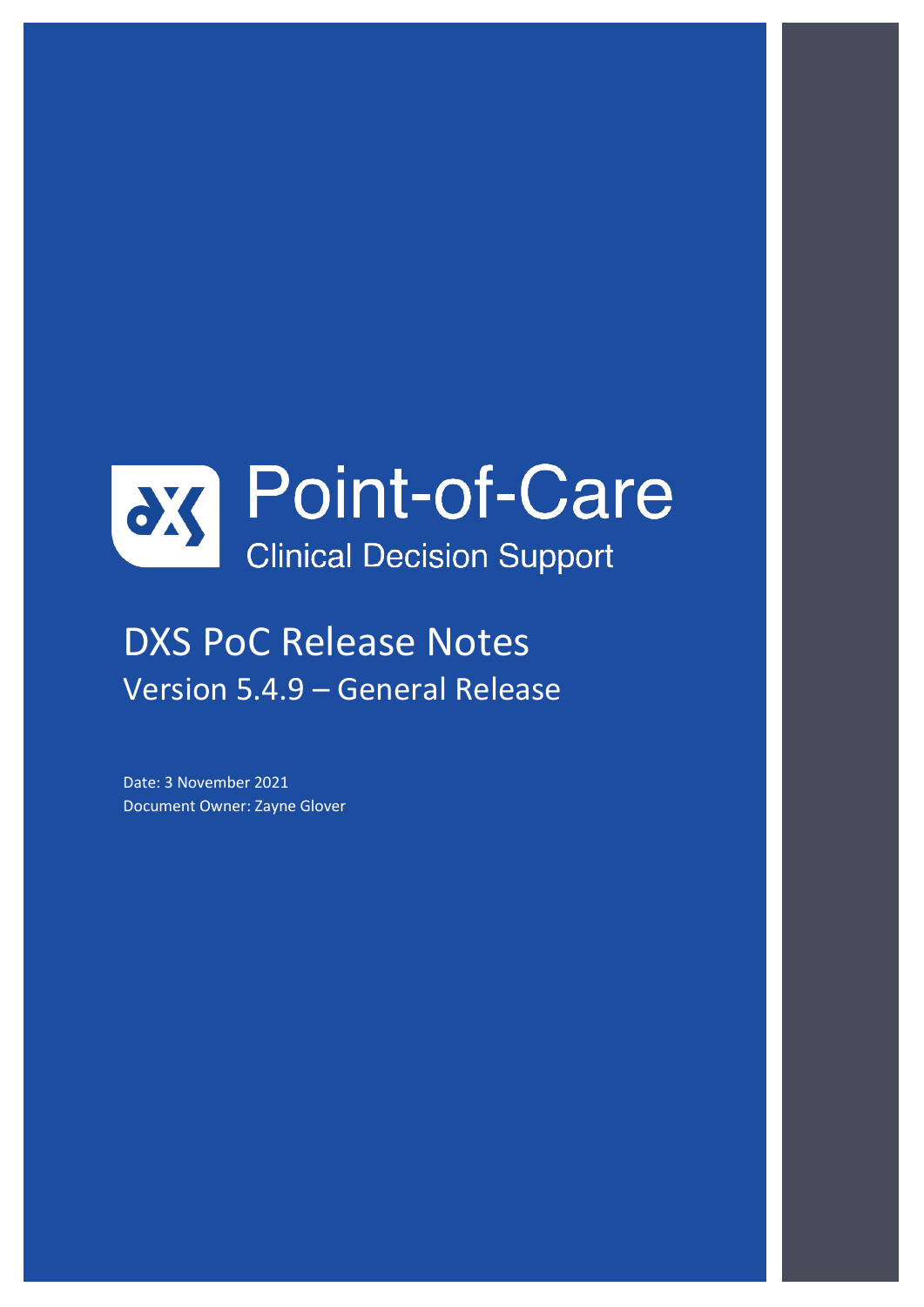# Content

| 1.  |  |
|-----|--|
| 2.  |  |
| 3.  |  |
| 4.  |  |
| 4.1 |  |
| 4.2 |  |
| 5.  |  |
| 5.1 |  |
| 5.2 |  |
| 5.3 |  |
| 5.4 |  |
| 6.  |  |
| 6.1 |  |
| 6.2 |  |
| 6.3 |  |
| 6.4 |  |
| 6.5 |  |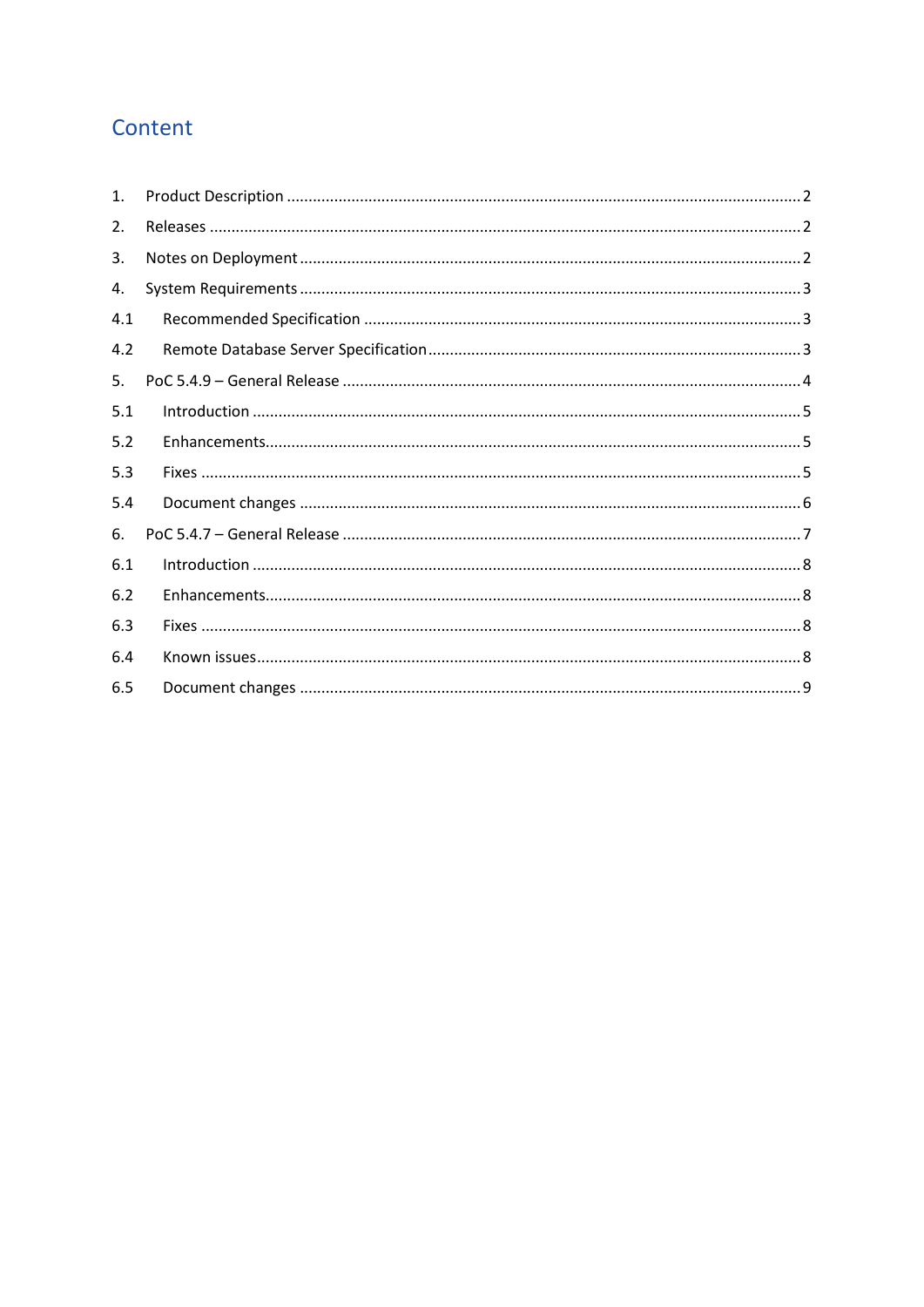# <span id="page-2-0"></span>1. Product Description

The DXS Point-of-Care™ product is a content aggregator, which integrates with Electronic Patient Record (EPR) software, ensuring a prime position on the healthcare professional's desktop. This allows content providers to have a direct channel to the healthcare provider during the patient consultations. The DXS product enriches the content with its own relationship-linking process, part of which incorporates the appropriate country-specific diagnostic coding system.

The diagnosis is entered into the EPR and information in DXS Point-of-Care™ relating to that diagnosis is automatically populated for the healthcare provider. The healthcare provider is presented with the specific information related to the patient he or she is consulting, without having to search different databases, which expedites the review.

The DXS Point-of-Care™ product contains clinical data on diseases and procedures as well as patient information on drugs and diseases.

### <span id="page-2-1"></span>2. Releases

| <b>Status</b>           | <b>Version</b> | <b>Release Date</b> | Database Schema              |
|-------------------------|----------------|---------------------|------------------------------|
| <b>Current Release</b>  | 5.4.9.28       | 5 November 2021     | Version 8 Revision 14        |
| <b>Previous Release</b> | 54725          | 31 August 2021      | <b>Version 8 Revision 14</b> |

# <span id="page-2-2"></span>3. Notes on Deployment

The upgraded files will be released electronically and will be downloaded with the daily content update. After the update, the upgrade will be pending and the application will need to restart to deploy the new files.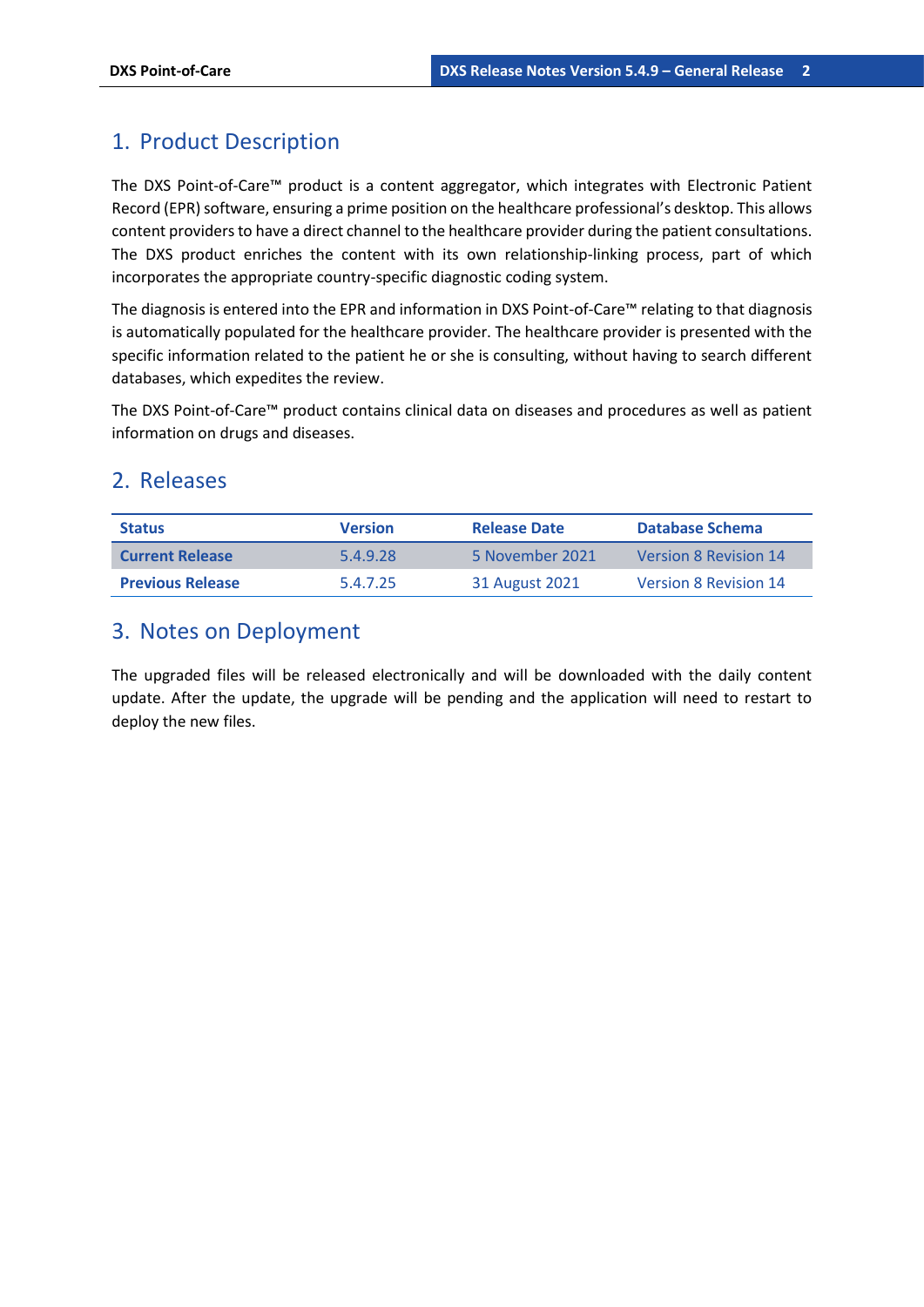# <span id="page-3-0"></span>4. System Requirements

# <span id="page-3-1"></span>4.1 Recommended Specification

| <b>DXS Point-of-Care</b>       | <b>Recommended Requirements</b>                                                         |
|--------------------------------|-----------------------------------------------------------------------------------------|
| Processor                      | Intel i3 or better                                                                      |
| <b>RAM</b>                     | 2GB RAM                                                                                 |
| Workstation - HDD - Free Space | 200MB                                                                                   |
| Server - HDD - Free Space      | 4GB (Growth detailed in Operating Environment<br>Guidance document, paragraph 2.5)      |
| Resolution                     | $1280 \times 720$                                                                       |
| Display                        | 32-bit Colour                                                                           |
| <b>Operating System</b>        | Windows 7, 8, 8.1, 10 supported                                                         |
| <b>Internet Connectivity</b>   | Required (HTTP access to uk.dxs-<br>systems.com. HTTP GET and POST Methods<br>allowed)  |
| Internet Speed                 | 5MB (Download), 2MB (Upload) – Please see<br>below for practices that have branch sites |

# <span id="page-3-2"></span>4.2 Remote Database Server Specification

The below Internet speeds are our minimum requirements if a branch site connects remotely via a WAN to the same database as the main site.

| <b>DXS Point-of-Care</b>       | <b>Recommended Requirements</b>                                                        |
|--------------------------------|----------------------------------------------------------------------------------------|
| Processor                      | Intel i3 or better                                                                     |
| <b>RAM</b>                     | 2GB RAM                                                                                |
| Workstation - HDD - Free Space | 200MB                                                                                  |
| Server – HDD – Free Space      | 4GB (Growth detailed in Operating Environment<br>Guidance document, paragraph 2.5)     |
| Resolution                     | $1280 \times 720$                                                                      |
| Display                        | 16 -bit Colour                                                                         |
| <b>Operating System</b>        | Windows 7, 8, 8.1, 10 supported                                                        |
| Internet Connectivity          | Required (HTTP access to uk.dxs-<br>systems.com. HTTP GET and POST Methods<br>allowed) |
| Internet Speed                 | 10MB (Download), 10MB (Upload)                                                         |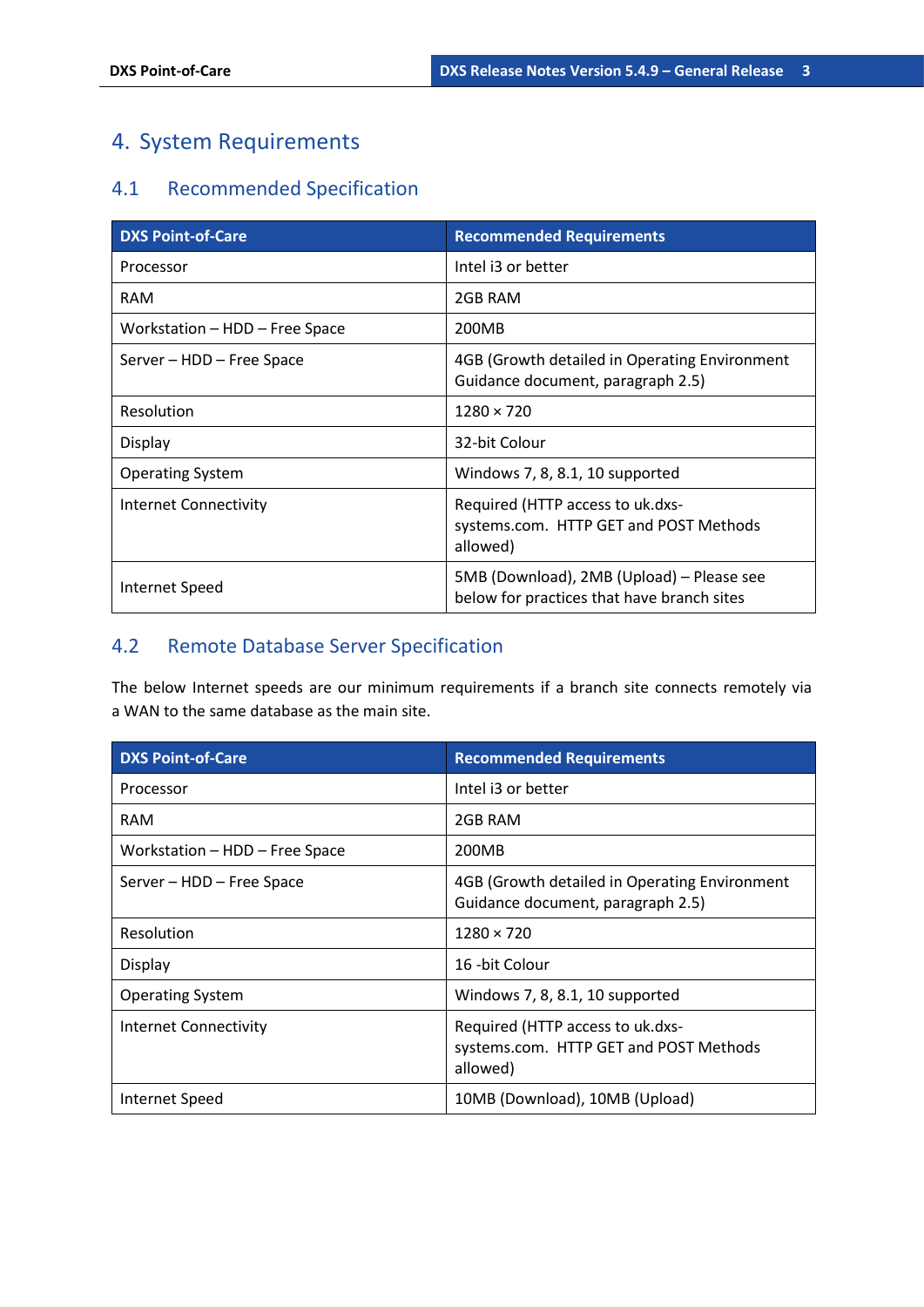# <span id="page-4-0"></span>5. PoC 5.4.9 – General Release

| <b>Application</b>                  | <b>Version</b> | <b>Date</b> | <b>Status</b>           |
|-------------------------------------|----------------|-------------|-------------------------|
| <b>DXS.exe</b>                      | 5.2.9.28       | 31.08.2021  | Updated                 |
| <b>DXSSch.exe</b>                   | 5.0.1.22       | 29.10.2016  |                         |
| <b>DXScfg.exe</b>                   | 2.0.0.25       | 25.02.2005  |                         |
| <b>DXSBar.exe</b>                   | N/A            | 14.06.2005  |                         |
| Launch.exe                          | 2.2.9.28       | 31.08.2021  | Updated                 |
| <b>APIProxy.exe</b>                 | 2.4.9.28       | 31.08.2021  | Updated                 |
| <b>RegLib.exe</b>                   | N/A            | 31.08.2021  | Updated                 |
| <b>DXS Loader.exe</b>               | 1.0.0.44       | 17.03.2021  |                         |
| Linker.exe                          | 1.1.9.49       | 31.08.2021  | Updated                 |
| <b>HWUpgSvc</b>                     | 1.1.0.38       | 10.02.2021  | -                       |
|                                     |                |             |                         |
| <b>Components</b>                   | <b>Version</b> | <b>Date</b> | <b>Status</b>           |
| Hwise32x.dll                        | 5.4.9.28       | 31.08.2021  | Updated                 |
| Hwise32x.eng                        | 5.4.9.28       | 31.08.2021  | Updated                 |
| <b>DXSBar32.dll</b>                 | N/A            |             |                         |
| <b>DCINPS.dxc</b>                   | 3.2.9.28       | 31.08.2021  | <b>Updated (Vision)</b> |
| <b>DCEMISWb.dxc</b>                 | 2.2.9.28       | 31.08.2021  | <b>Updated (EMIS)</b>   |
| <b>DCTPPSO.dxc</b>                  | 2.2.9.28       | 31.08.2021  | <b>Updated (TPP)</b>    |
| Stats.dxp                           | 2.0.2.11       | 13.08.2013  |                         |
| <b>PDPL.dxp</b>                     | 3.0.1.19       | 11.12.2018  |                         |
| Cardiac.dxp                         | 1.0.2.16       | 10.12.2008  |                         |
| ssleay32.dll                        | 1.0.2.15       | 11.12.2018  |                         |
| libeay32.dll                        | 1.0.2.15       | 11.12.2018  |                         |
| FirebirdSql.Data.FirebirdClient.dll | 4.6.1.0        | 06.01.2020  |                         |
| <b>HWInput.eng</b>                  | 2.2.9.28       | 31.08.2021  | Updated                 |
| LatticeLog.dll                      | 1.4.1.1        | 06.01.2020  |                         |
| LatticeLogBI.dll                    | 1.0.3.1        | 06.01.2020  |                         |
| LatticeLogDAL.dll                   | 1.0.3.1        | 06.01.2020  |                         |
| Microsoft.ServiceBus.dll            | 3.0.51272.20   | 06.01.2020  |                         |
| Newtonsoft.Json.dll                 | 10.0.1.20720   | 06.01.2020  |                         |
| Lwxspell.dll                        | 1.3.1.0        | 27.02.2020  |                         |
| <b>Editorial.dxp</b>                | 1.0.2.67       | 29.07.2021  |                         |
| <b>Help Files</b>                   | <b>Date</b>    |             |                         |
| <b>DXS.chm</b>                      | 17.05.2007     |             |                         |
| <b>PDPL.chm</b>                     | 16.07.2009     |             |                         |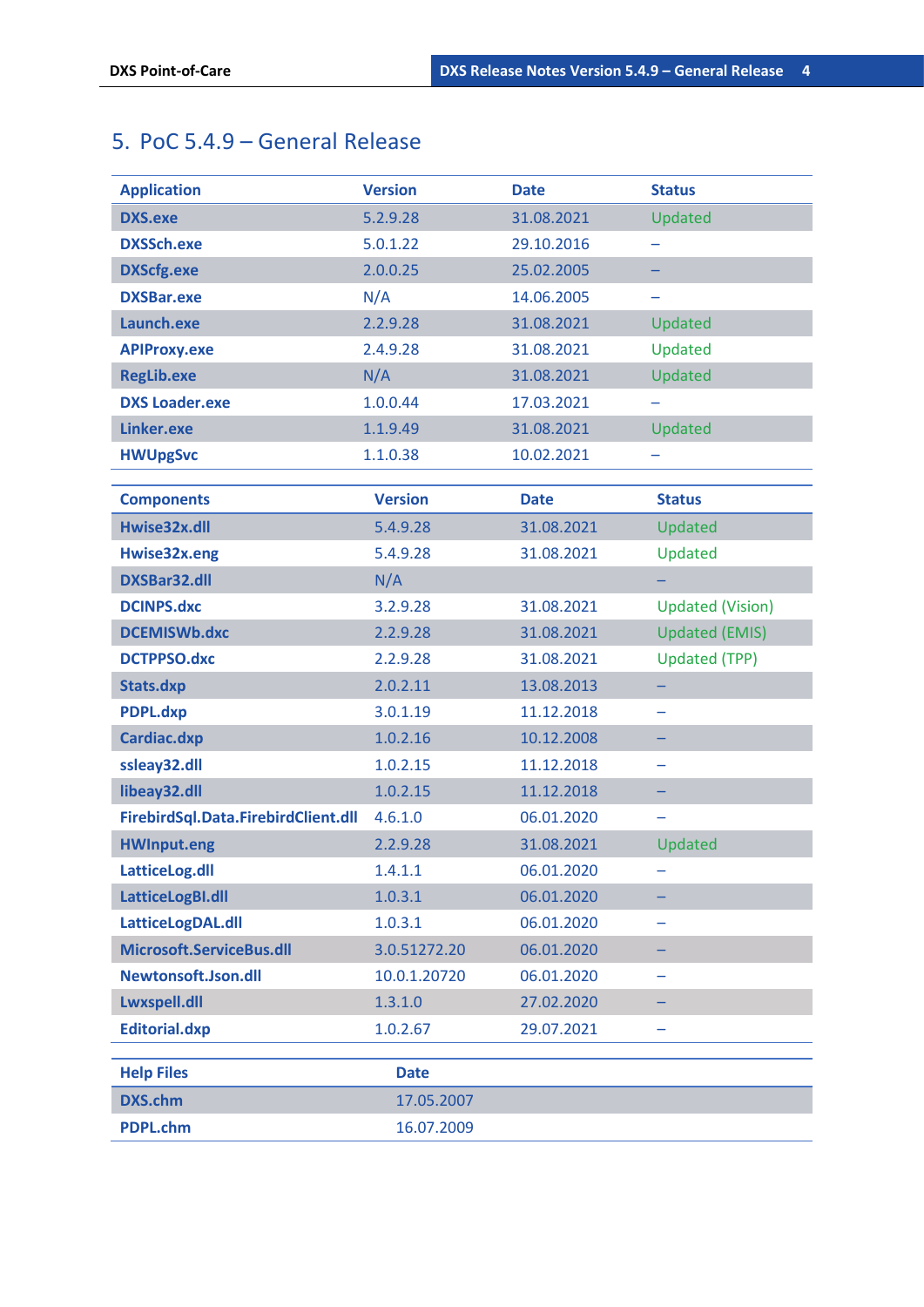#### <span id="page-5-0"></span>5.1 Introduction

Version 5.4.9 provides a significant performance boost around saving forms to the patient record and introduces placeholder fields, allowing dynamic switching between the type of field that appears on a form based on data in the patient record. Our error detection and logging have also expanded further into the product, now covering all bases.

#### <span id="page-5-1"></span>5.2 Enhancements

- 1. Saving forms to the patient record is now completely done in the background, resulting in minimal delay for the user.
- 2. Placeholder fields have been introduced.
- 3. Error detection and logging have been extended to include errors around saving to the patient record, exception errors, and additional EMIS start-up errors.
- 4. Ability added for DXS Point-of-Care to force users to use SNOMED at a flexible date (still to be decided).
- 5. Allow users to disable the default passback for emailing forms.

#### <span id="page-5-2"></span>5.3 Fixes

- 1. TFS-4454 Fix for the Email button not opening any mail client.
- 2. TFS-4503 Fix for Input Hint text not showing for picklists.
- 3. TFS-4515 Fix for passback codes being saved with draft forms.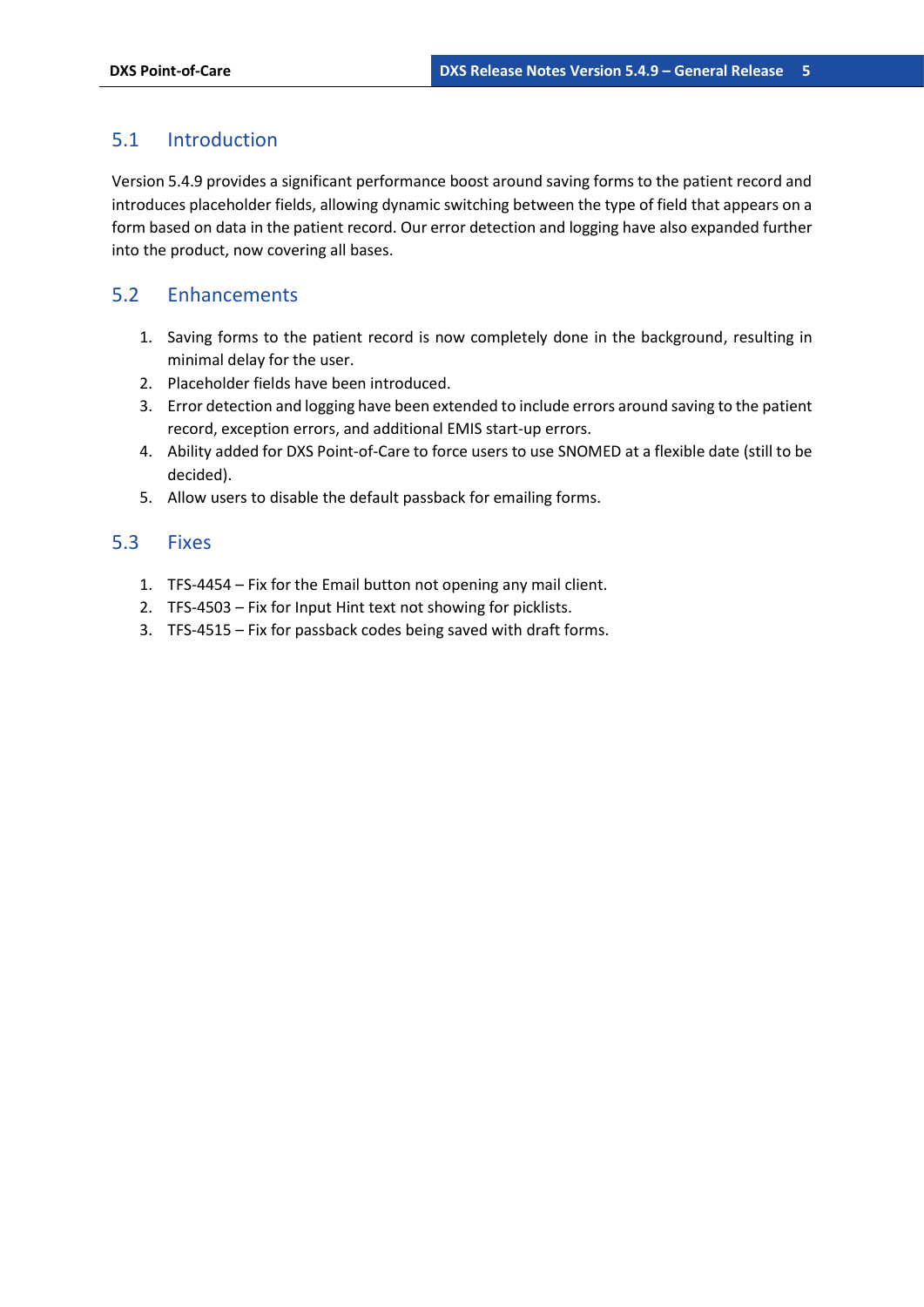# <span id="page-6-0"></span>5.4 Document changes

| <b>Category</b>            | <b>Document</b>                               | <b>Updated</b> |
|----------------------------|-----------------------------------------------|----------------|
| Deployment                 | DXS Centrally Hosted SQL Server               |                |
|                            | <b>DXS Operating Environment Guidance</b>     |                |
|                            | <b>DXS PoC Deployment Detail</b>              |                |
|                            | <b>DXS Practice Content Migration</b>         |                |
|                            | <b>Technical Survey Overview</b>              |                |
|                            | <b>TIO Questionnaire</b>                      |                |
| <b>Knowledge Base</b>      | DXS PoC Migration - CSU Instructions          |                |
|                            | DXS Program Upgrades and Environment Overview |                |
| <b>Technical Overview</b>  | PoC Feedback Messaging Process                |                |
| <b>System Requirements</b> | <b>Release Notes</b>                          | X              |
|                            | DXS Centrally Hosted SQL Server               |                |
|                            | <b>DXS Operating Environment Guidance</b>     |                |
|                            | <b>DXS PoC Deployment Detail</b>              |                |
|                            | <b>Technical Survey Overview</b>              |                |
|                            | <b>TIO Questionnaire</b>                      |                |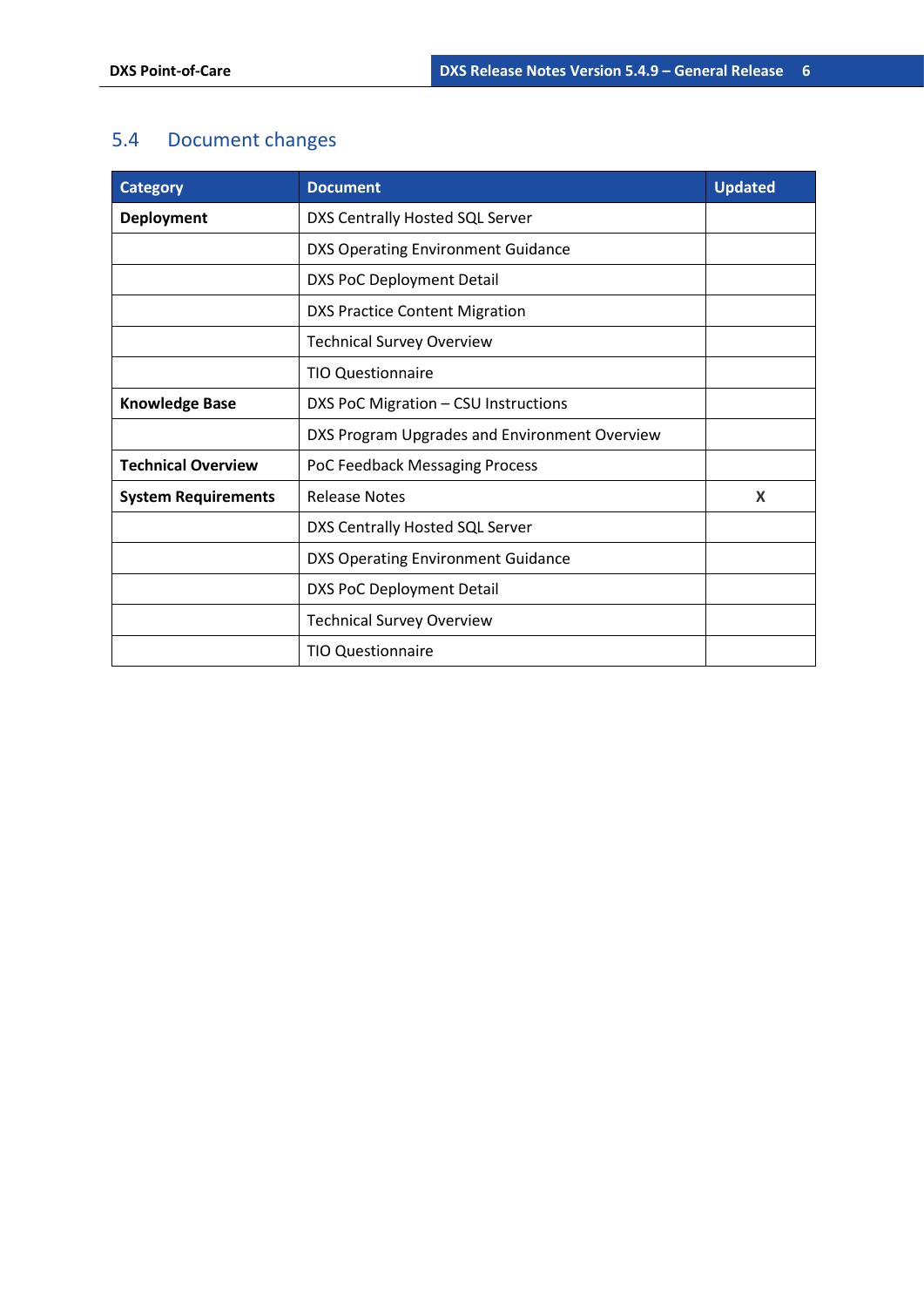# <span id="page-7-0"></span>6. PoC 5.4.7 – General Release

| <b>Application</b>                  | <b>Version</b> | <b>Date</b> | <b>Status</b>           |
|-------------------------------------|----------------|-------------|-------------------------|
| <b>DXS.exe</b>                      | 5.2.7.25       | 31.08.2021  | Updated                 |
| <b>DXSSch.exe</b>                   | 5.0.1.22       | 29.10.2016  |                         |
| <b>DXScfg.exe</b>                   | 2.0.0.25       | 25.02.2005  | -                       |
| <b>DXSBar.exe</b>                   | N/A            | 14.06.2005  |                         |
| Launch.exe                          | 2.2.7.25       | 31.08.2021  | Updated                 |
| <b>APIProxy.exe</b>                 | 2.4.7.25       | 31.08.2021  | Updated                 |
| <b>RegLib.exe</b>                   | N/A            | 31.08.2021  | Updated                 |
| <b>DXS Loader.exe</b>               | 1.0.0.44       | 17.03.2021  |                         |
| Linker.exe                          | 1.1.6.93       | 31.08.2021  | Updated                 |
| <b>HWUpgSvc</b>                     | 1.1.0.38       | 10.02.2021  |                         |
|                                     |                |             |                         |
| <b>Components</b>                   | <b>Version</b> | <b>Date</b> | <b>Status</b>           |
| Hwise32x.dll                        | 5.4.7.25       | 31.08.2021  | Updated                 |
| Hwise32x.eng                        | 5.4.7.25       | 31.08.2021  | Updated                 |
| <b>DXSBar32.dll</b>                 | N/A            |             |                         |
| <b>DCINPS.dxc</b>                   | 3.2.7.25       | 31.08.2021  | <b>Updated (Vision)</b> |
| <b>DCEMISWb.dxc</b>                 | 2.2.7.25       | 31.08.2021  | <b>Updated (EMIS)</b>   |
| <b>DCTPPSO.dxc</b>                  | 2.2.7.25       | 31.08.2021  | <b>Updated (TPP)</b>    |
| Stats.dxp                           | 2.0.2.11       | 13.08.2013  |                         |
| <b>PDPL.dxp</b>                     | 3.0.1.19       | 11.12.2018  |                         |
| Cardiac.dxp                         | 1.0.2.16       | 10.12.2008  |                         |
| ssleay32.dll                        | 1.0.2.15       | 11.12.2018  | -                       |
| libeay32.dll                        | 1.0.2.15       | 11.12.2018  |                         |
| FirebirdSql.Data.FirebirdClient.dll | 4.6.1.0        | 06.01.2020  |                         |
| <b>HWInput.eng</b>                  | 2.2.7.25       | 31.08.2021  | Updated                 |
| LatticeLog.dll                      | 1.4.1.1        | 06.01.2020  |                         |
| LatticeLogBI.dll                    | 1.0.3.1        | 06.01.2020  |                         |
| LatticeLogDAL.dll                   | 1.0.3.1        | 06.01.2020  |                         |
| Microsoft.ServiceBus.dll            | 3.0.51272.20   | 06.01.2020  |                         |
| Newtonsoft.Json.dll                 | 10.0.1.20720   | 06.01.2020  |                         |
| Lwxspell.dll                        | 1.3.1.0        | 27.02.2020  |                         |
| <b>Editorial.dxp</b>                | 1.0.2.67       | 29.07.2021  |                         |
| <b>Help Files</b>                   | <b>Date</b>    |             |                         |
| <b>DXS.chm</b>                      |                |             |                         |
|                                     | 17.05.2007     |             |                         |
| <b>PDPL.chm</b>                     | 16.07.2009     |             |                         |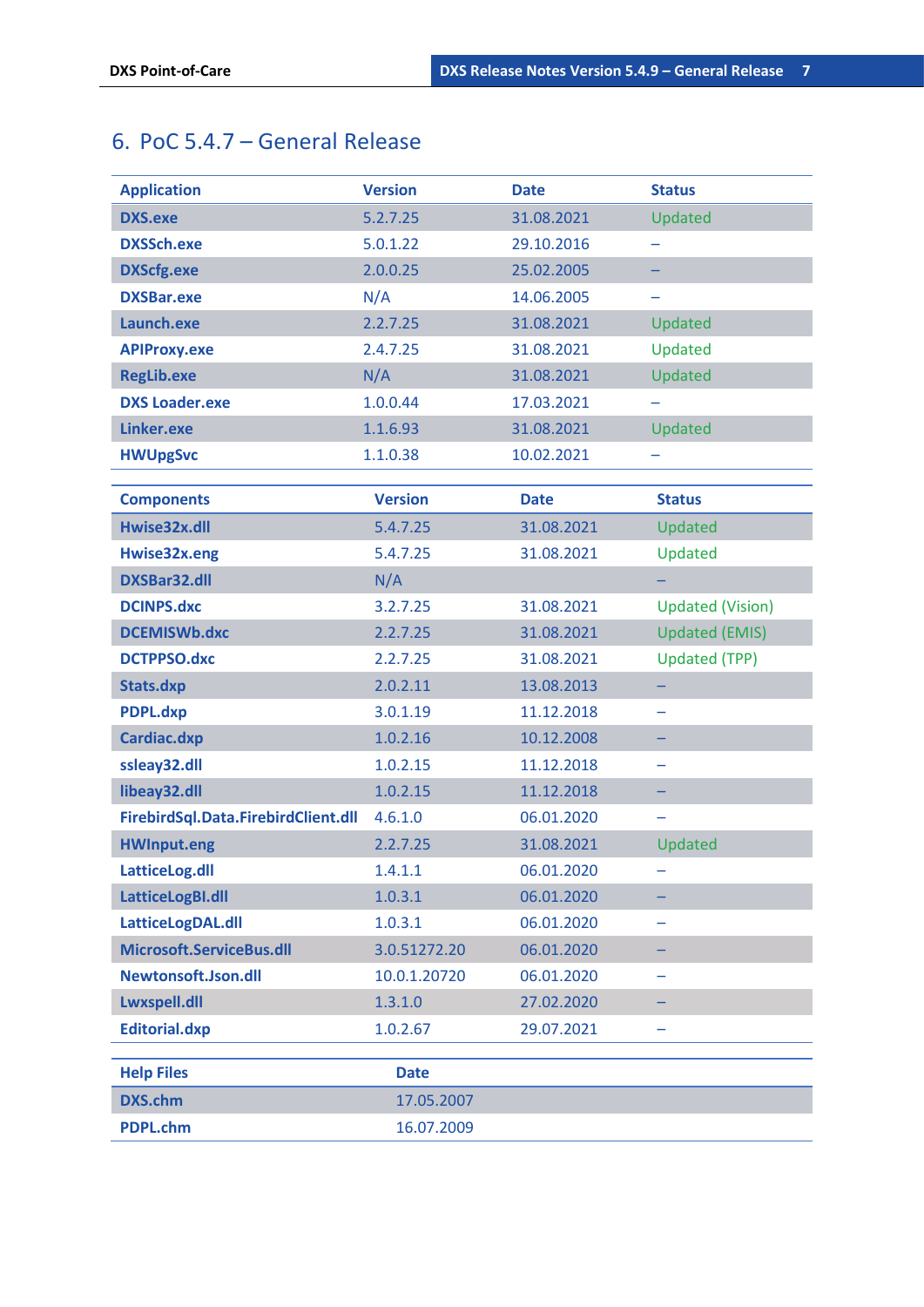#### <span id="page-8-0"></span>6.1 Introduction

Version 5.4.7 adds more error detection and logging, covering a wider product area, including email and updating errors. This version also includes various bug fixes.

#### <span id="page-8-1"></span>6.2 Enhancements

- 1. Error detection and logging have been extended to include email, updating, and user-notregistered errors.
- 2. The CCG approval date has been added to content.

#### <span id="page-8-2"></span>6.3 Fixes

- 1. TFS-4421 Fix for content of pathway blocks disappearing after an update.
- 2. TFS-4431 Fix for the Document History tab giving an access violation error.
- 3. TFS-4432 Fix for BMI search fields not populating for Vision.
- 4. TFS-4434 Fix for input errors not being cleared if the value is changed via another field.
- 5. TFS-4455 Fix for the medications being sent to ExpertCare without DM+D codes when using Vision.

#### <span id="page-8-3"></span>6.4 Known issues

- 1. PRB-18600 PDP Appraisal Summary values slightly difficult to read when using the 'High Contrast' (non-default) Windows theme.
- 2. PRB-18711 Content being cut off from the right side in print. Only a row of pixels is missing, and the text is completely legible. This only impacts SPCs and these are very unlikely to be printed.